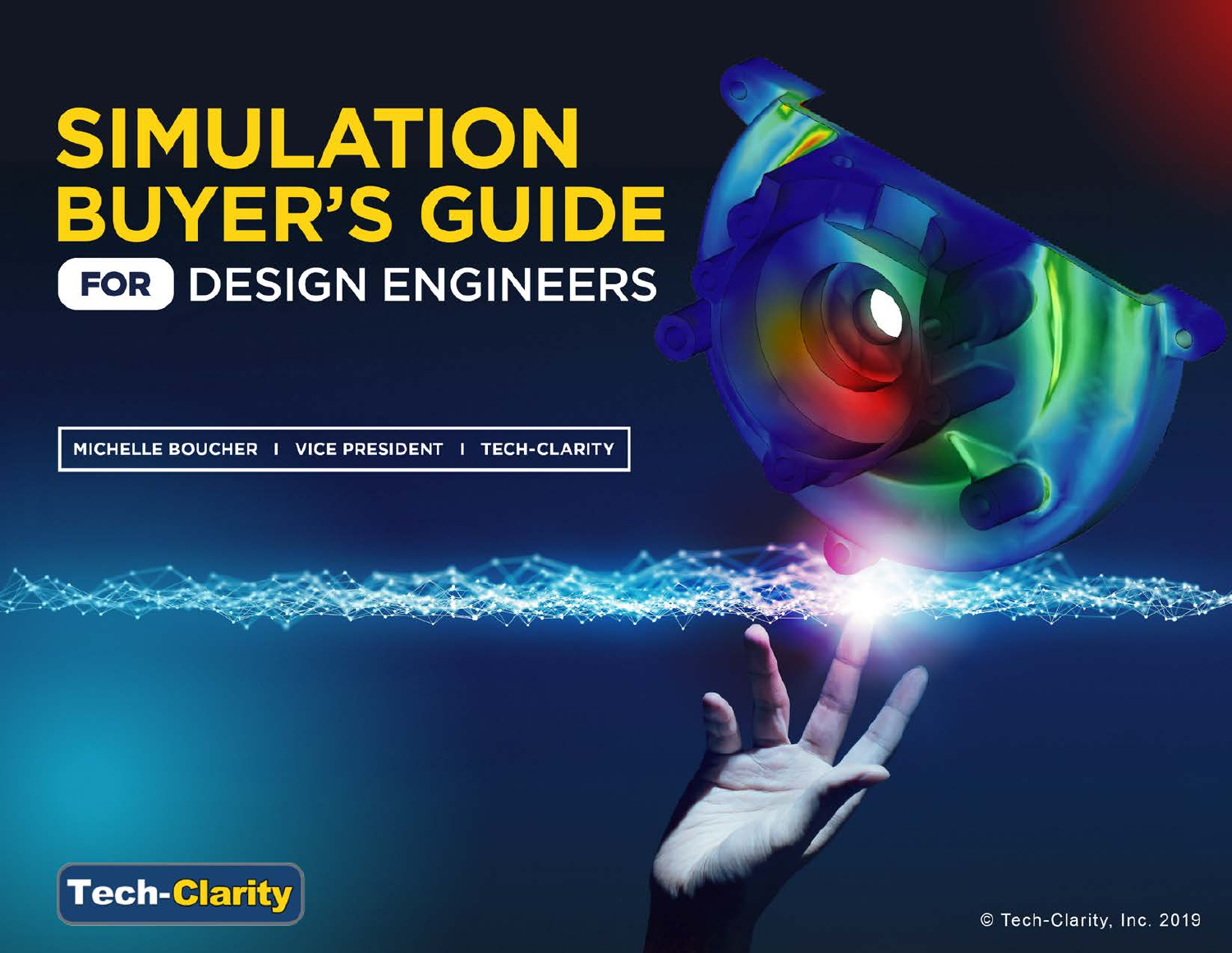## **The Role of Simulation During Design**

#### **A Resource to Help You Identify Selection Criteria that Matter for Design Engineers**

What should you look for in a simulation solution for design engineers in your organization? How do a design engineer's needs differ from those of an analyst?

Simulation can be a powerful design tool for engineers, but if it is difficult to use, it will just slow you down, and no one will use it. How do you avoid that and identify the right solution?

Based on a survey of 195 companies, this report reveals what Top Performing companies value most in a simulation solution for design engineers. While this report is not an exhaustive list of requirements, it serves as a guide to help you focus on the selection criteria that matter most to design engineers.

#### **How Simulation Helps**

What if you could improve your design efficiency by 7% or lower your prototype costs by 10%?

Our survey results found that Top Performing companies have experienced these benefits and more since their design engineers started using simulation. So what's the best way to see similar results? Let's explore that question.

#### **How Design Engineers Use Simulation**

Products have gotten so complex; it is hard to know how a design decision will impact the rest of the design. Simulation can provide insight, enabling you to evaluate different options, design with greater confidence, and ultimately engineer better products. It also helps you catch potential problems early on. As a result, there are fewer delays and less excess cost caused by problems discovered during test or production.

In fact, design engineers get so much value from simulation, 65% would like to conduct more simulations than they currently do. Results from Tech-Clarity's *[Revolutionizing](https://www.ptc.com/en/resources/cad/buyers-guide/simulation-for-design-engineers)  [Simulation for Design Engineers](https://www.ptc.com/en/resources/cad/buyers-guide/simulation-for-design-engineers)* show that it is mostly the tools that hold them back, as many solutions are not particularly well suited for the needs of a design engineer. This buyer's guide reveals what to look for in a simulation solution to meet those needs.



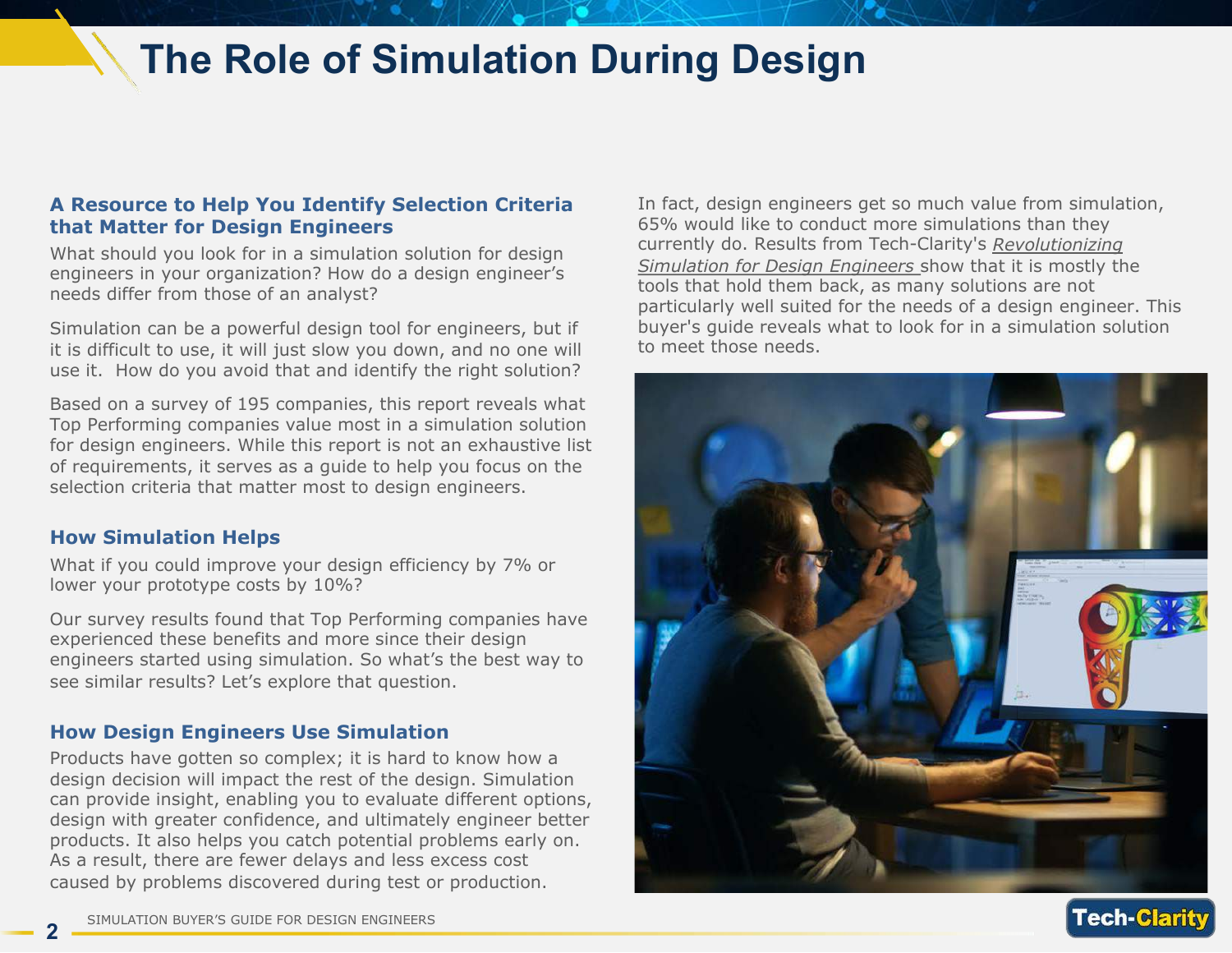## **Why Invest in Simulation for Design Engineers?**

#### **Design Better Products**

Companies invest in simulation for design engineers for a variety of reasons (see graph). Comparing responses from 2018 to 2016 reveals a trend that simulation is becoming more intertwined with the design process. Better insight for design engineers remains a top reason to invest in simulation, with even more companies citing it in 2018 than 2016. Unfortunately, "quality issues" was not an option choice in 2016, but in 2018, over 1/3 of respondents are investing in simulation to find problems during the design process rather than at the end.



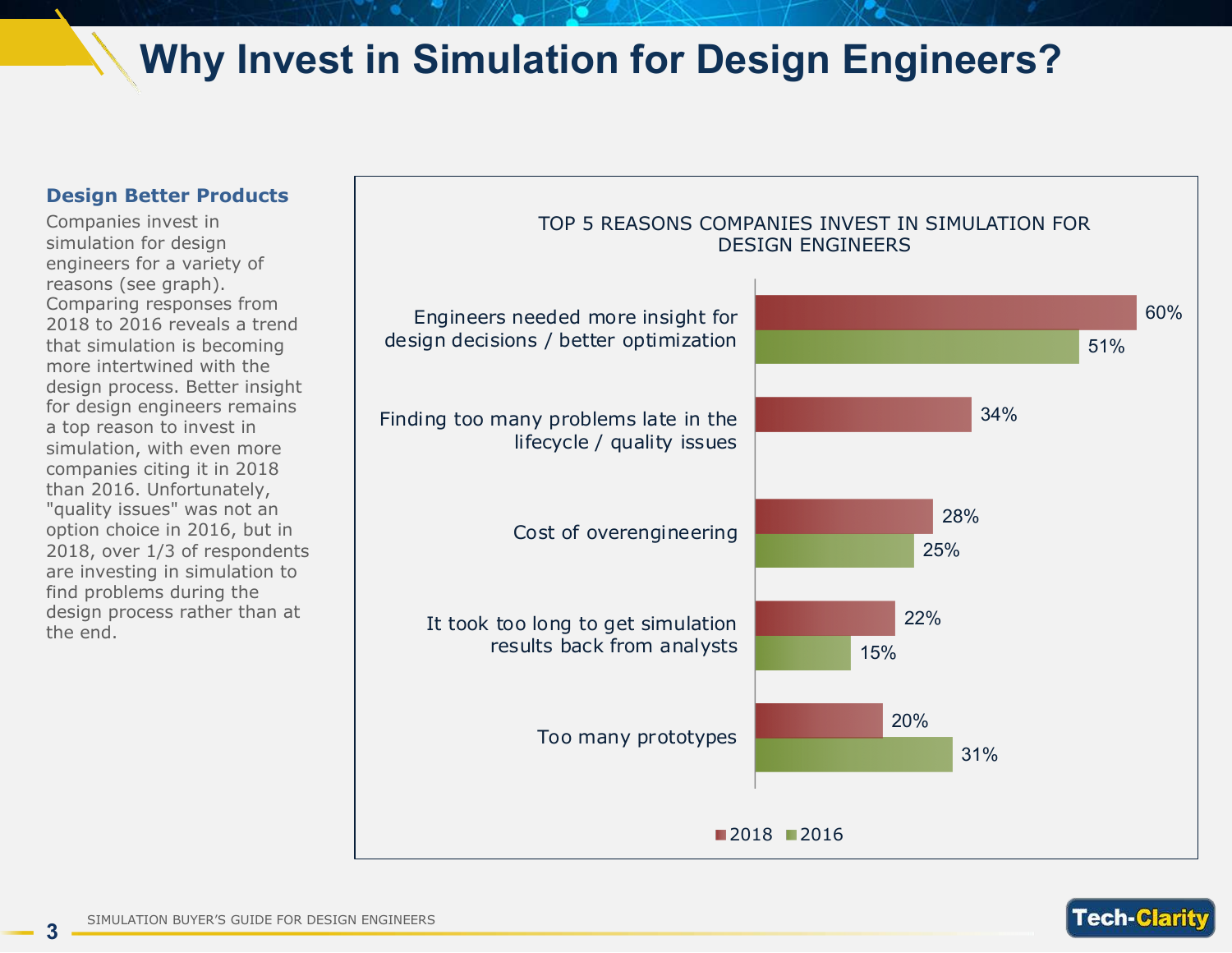### **Establish the Right Selection Criteria**

#### **Design Engineers and Analysts Have Different Needs**

Design engineers have different requirements for a simulation solution compared to analysts. Analysts require definitive simulation results. With their extensive training, they have the advanced skills necessary for complicated simulations and the knowledge to make the right assumptions.

Design engineers, on the other hand, are looking for directional insight to help guide their decisions. The ideal simulation tool for a design engineer should allow you to keep your focus on design work with minimal disruption to the workflow. If you can answer questions like, "Where's the ideal spot for this mounting hole?" your designs will be better, and analysts can focus their time on more complex problems.

This type of guidance can be invaluable. Design engineers lack confidence in design decisions 28% of the time.1 With the right simulation solution, you can improve your confidence.

Design engineers **lack confidence in design decisions 28% of the time.**  With the right simulation solution, you can improve your confidence.

#### **Defining Top Performers**

To determine the most important qualities in a simulation solution for design engineers, Tech-Clarity analyzed what Top Performing companies value in a solution. We defined Top Performers as the top 20% of companies who outperform their peers in critical design metrics (see Table for metrics used) and the remaining 80% as Others. Top Performers meet or beat their targets while Others miss their goals by 17% to 21% on average. The table shows the average performance of both Top Performers and Others. We will now reveal the top ten selection criteria Top Performers value most in a simulation solution for design engineers.

#### **DEFINITION OF TOP PERFORMERS**

| <b>METRIC</b>                    | <b>TOP PERFORMERS</b>             | <b>OTHERS</b>            |
|----------------------------------|-----------------------------------|--------------------------|
| Design due dates                 | <b>Beat deadlines</b><br>by $1\%$ | Within 21%<br>of targets |
| Product cost<br>targets          | Right on<br>target                | Within 17%<br>of targets |
| Product<br>development<br>budget | Under budget<br>by $4\%$          | Within 20%<br>of budget  |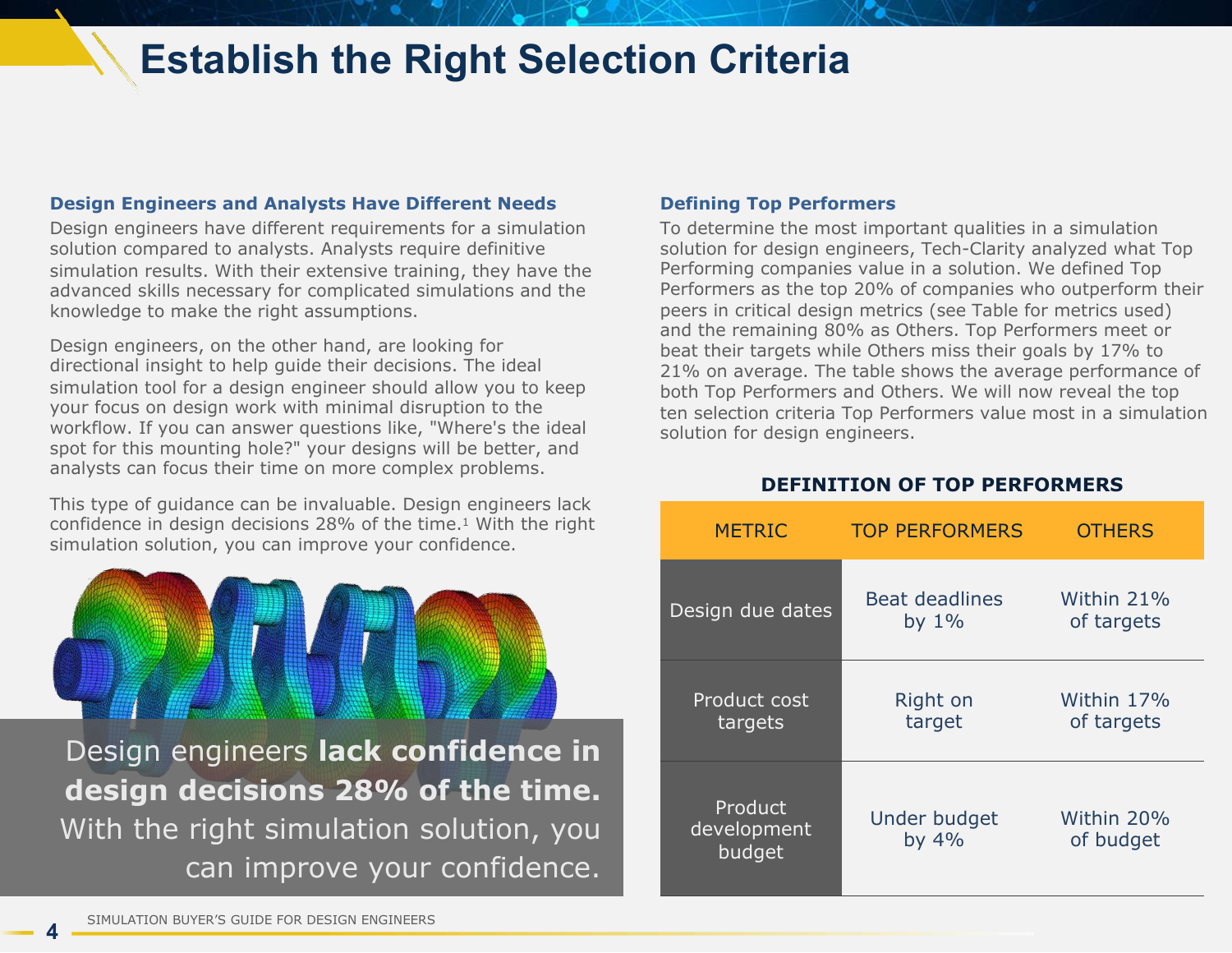

**96% of respondents agree that if simulation results were immediate** in the modeling environment the company would benefit in many ways.

## **1. CAD Integration**

#### **Streamline the Workflow**

CAD integration is the most common capability Top Performers look for in a simulation solution for design engineers. If the tools are not integrated, you have to switch applications to run a simulation, disrupting your workflow and wasting time. An integrated CAD/simulation solution allows you to access the simulation tool directly from within your design environment.

## **2. Quick Results**

#### **Time Is Money**

Fifty-seven percent of Top Performers said that quick results are an essential quality in a simulation solution. In fact, 34% of respondents use simulation less than they should because the analysis takes too long. With fast results, you can quickly evaluate several different options to pick the best design solution.

#### **Instant Results Will Help**

The faster the results, the better. An overwhelming 96% of respondents agree that if simulation results were immediate in the modeling environment and design engineers could conduct the ideal amount of simulation, the company would benefit in many ways. The reported benefits include fewer late stage problems, faster to market, greater design optimization, and more innovative designs.

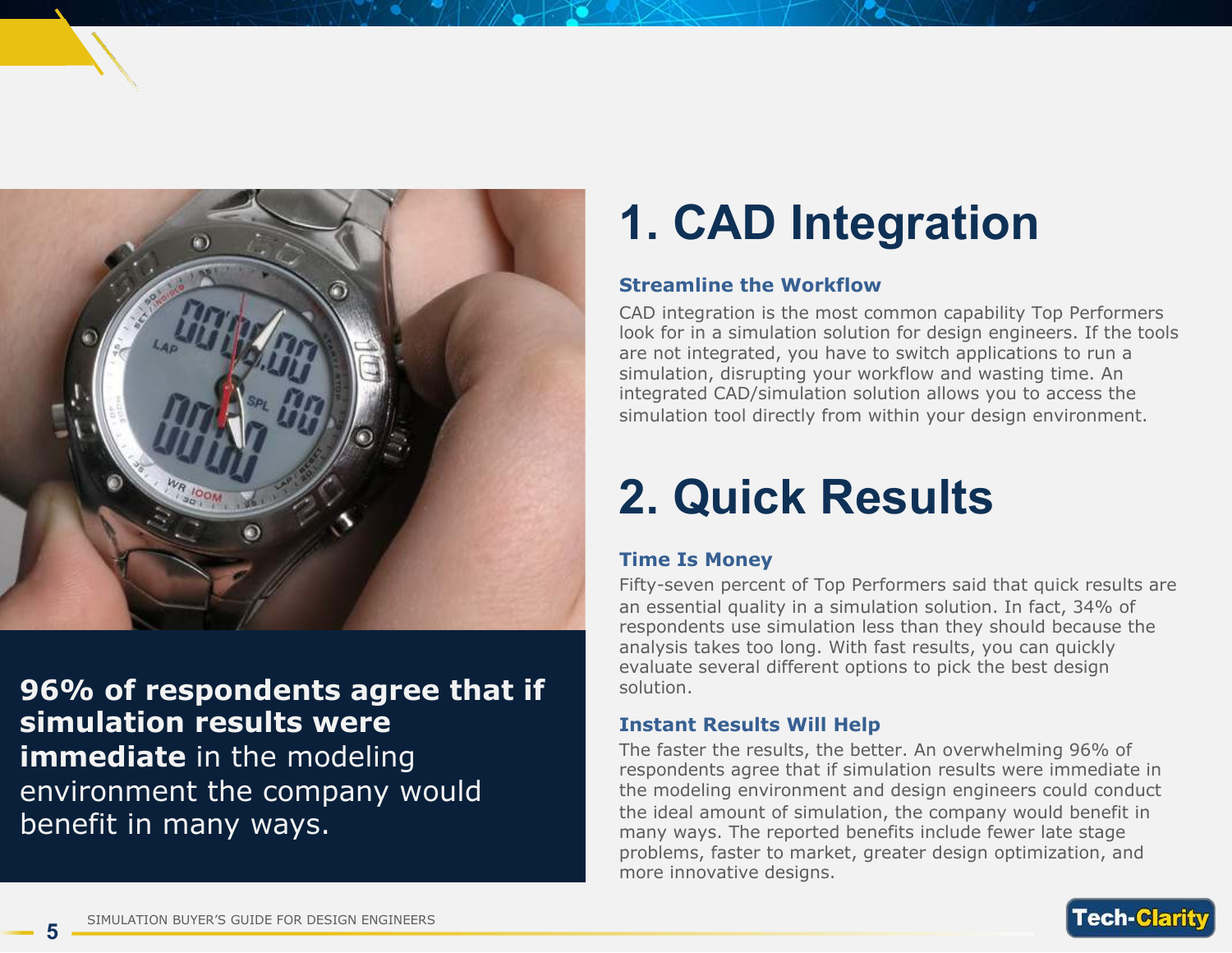## **3. Accurate**

#### **Results Should Be Reliable**

Another quality Top Performers look for is accuracy. Results need to accurately point you in the right direction.

During the course of this research, many expressed concerns that a tool that has been simplified for design engineers will not be accurate enough. This is a valid concern that emphasizes the importance of selecting the right software. The right solution should provide you with accurate directional insight without compromising ease of use.

## **4. Optimization Tools**

#### **Create Better Designs**

Engineers often have to balance competing criteria such as high quality and low cost or lightweight and durable. Manually evaluating multiple parameters to arrive at the best solution can be nearly impossible without help. Optimization capabilities simplify this process by quickly evaluating numerous iterations.

Optimization may also include sensitivity analysis, testing limits, and maintaining factors of safety. You can also identify overengineered areas where you can remove material, without compromising structure. Not only does this lower material costs, but it also reduces weight to improve energy efficiency and lowers the customer's cost of ownership.

## **5. Support for Frequent Design Changes Without Redoing Preprocessing**

#### **Enable Design Exploration and Innovation**

In 2016, only 18% of Top Performers identified support for changes as an important quality in a simulation solution. Now, 52% of Top Performers say support for changes is a critical consideration. This is another example of how Top Performers have evolved their view of simulation as a design tool.

Engineers report they spend 43% of their design time on changes.2 Some solutions require you to redefine preprocessing parameters with each change. Preprocessing involves preparing a model for simulation which includes defining the geometry, mesh, and boundary conditions. It is the most time-consuming part of an analysis, taking up 38% of simulation time.3 Avoiding this step with each change saves valuable time and will allow you to do more simulations.

Optimization tools can not only **reduce material costs, but also reduce weight** to improve energy efficiency.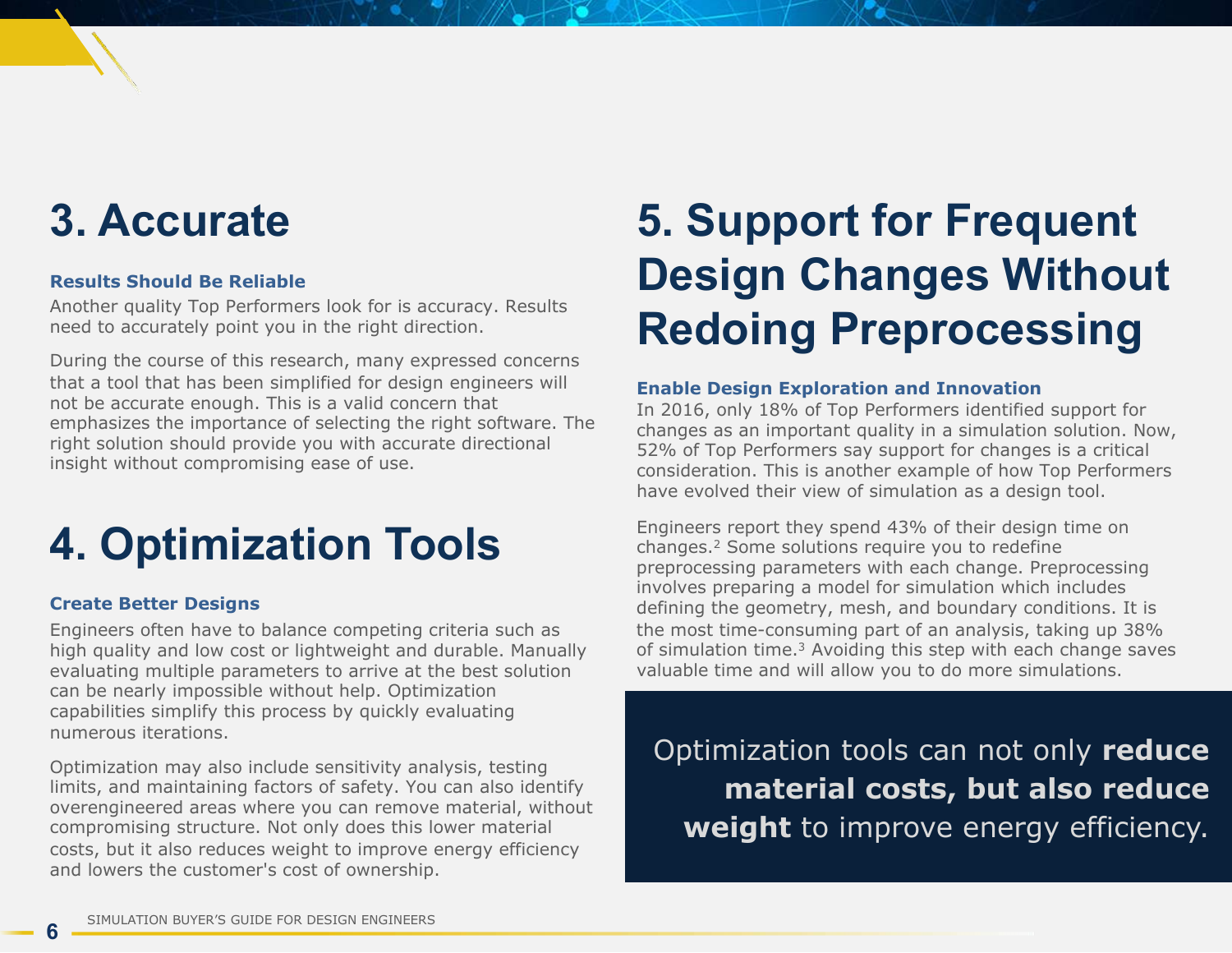## **6. Ease of Use / Easy to Set Up Analysis**

#### **Empower Design Engineers to Use Simulation When Needed**

As mentioned earlier, 65% of respondents would like to use simulation more during design, but the tools hold them back. Fifty-eight percent feel design engineers lack the expertise and 36% find the tools too hard to use. Solutions that limit the time and effort required to set up an analysis, define the mesh, simplify the model, and other preprocessing steps will be easier to use. A tool that integrates into the design environment can also be helpful.

## **7. Support for My CAD**

#### **Reduce the Barriers to Simulation**

Traditionally, much work goes into preparing a CAD model for simulation. If the simulation tool doesn't support the desired native CAD format, the CAD data must go through a translation so that the simulation tool can retrieve it. However, this process doesn't always work perfectly, and you can waste a lot of time cleaning up geometry. A simulation tool that has native support for your CAD data avoids this step, saving significant time and removing another barrier to simulation.

### **8. Automatic Meshing**

#### **Ensure Simulation Is Accessible to Design Engineers**

Finite Element Analysis (FEA) uses a mesh that breaks down surface geometry into many small elements. To simplify calculations, each small element is analyzed, and then the software combines the results across the entire surface. Analysts can spend a lot of time perfecting a mesh for the precise results they need. This way they get more detail where it's needed, and they can reduce processing time in other areas.

For quick design guidance, software that can automatically mesh the model will be easier to use. Also, software that supports the latest advancements in computational power, such as High Performance Computing (HPC) or GPU processing, can accelerate processing time without the engineer adjusting the mesh size.

65% of respondents would **like to use simulation more** during design, but the tools hold them back.

Tech-l

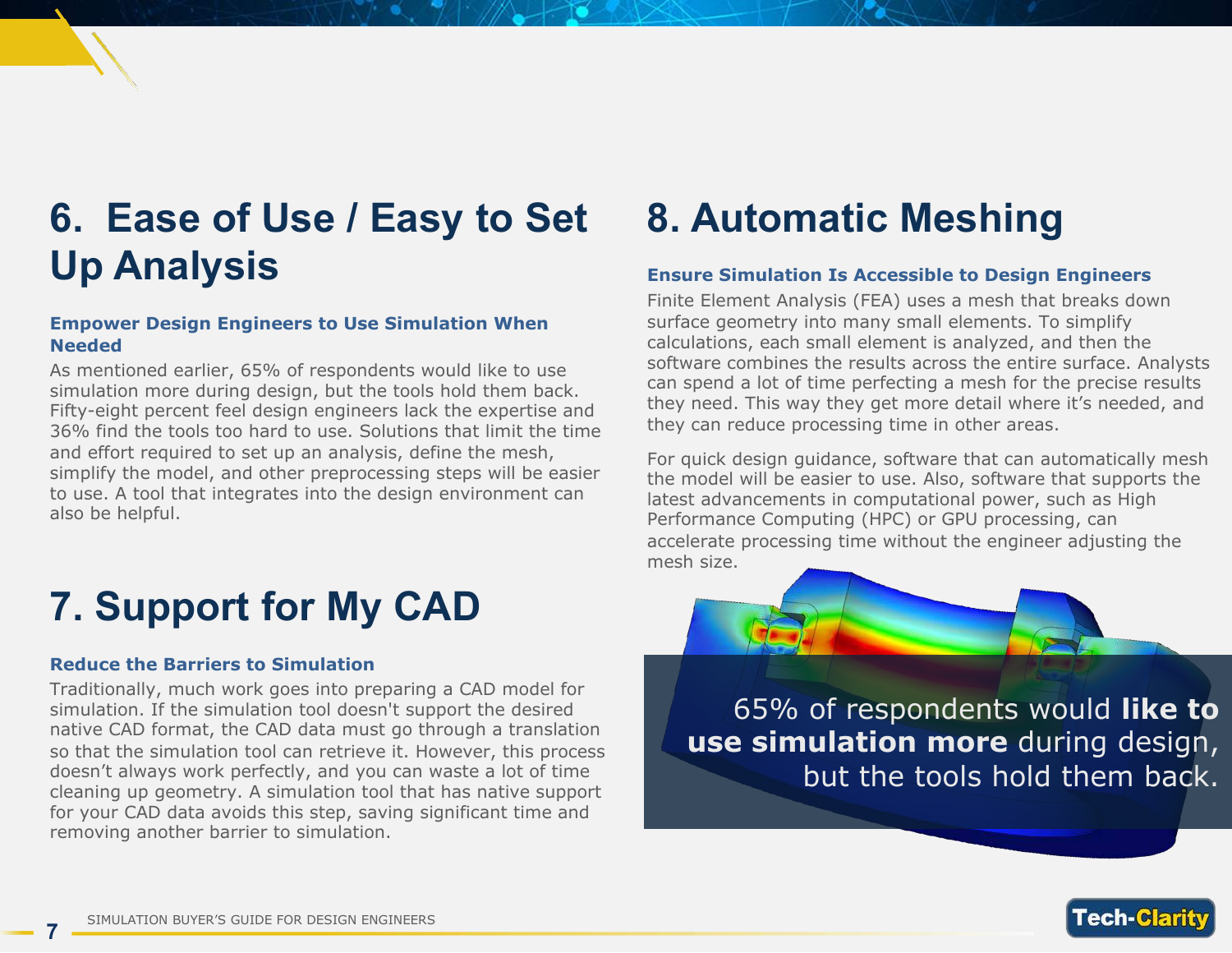

Vendors have made enormous strides to make it easier to work with **different CAD formats.**



**8**

## **9. Support for Multi-CAD**

#### **Provide Flexibility to Work with Legacy, Customer, and Partner Data**

As another instance of the shift to simulation as a design tool, in 2018 more Top Performing companies view support for multi-CAD as important (38% vs. only 9% in 2016). Many scenarios involve multi-CAD data including internal reasons (legacy data, acquisitions, personal preferences, etc.) or to support data from customers, suppliers, or partners. Vendors have made enormous strides to make it easier to work with different CAD formats. In many cases, engineers can work with multi-CAD data as easily as native geometry, without going through a tedious conversion process. This capability should extend to simulation as well.

## **10. Technical Support**

#### **Select a Vendor That Will Be a Trusted Partner**

The final quality Top Performers value in a simulation solution for design engineers has to do with the vendor itself: good technical support. If you have questions or run into problems, it is crucial that you have access to resources to help you so that you can continue working. Hours of availability, supported languages, flexible contact options, and knowledgeable support staff are all important considerations.

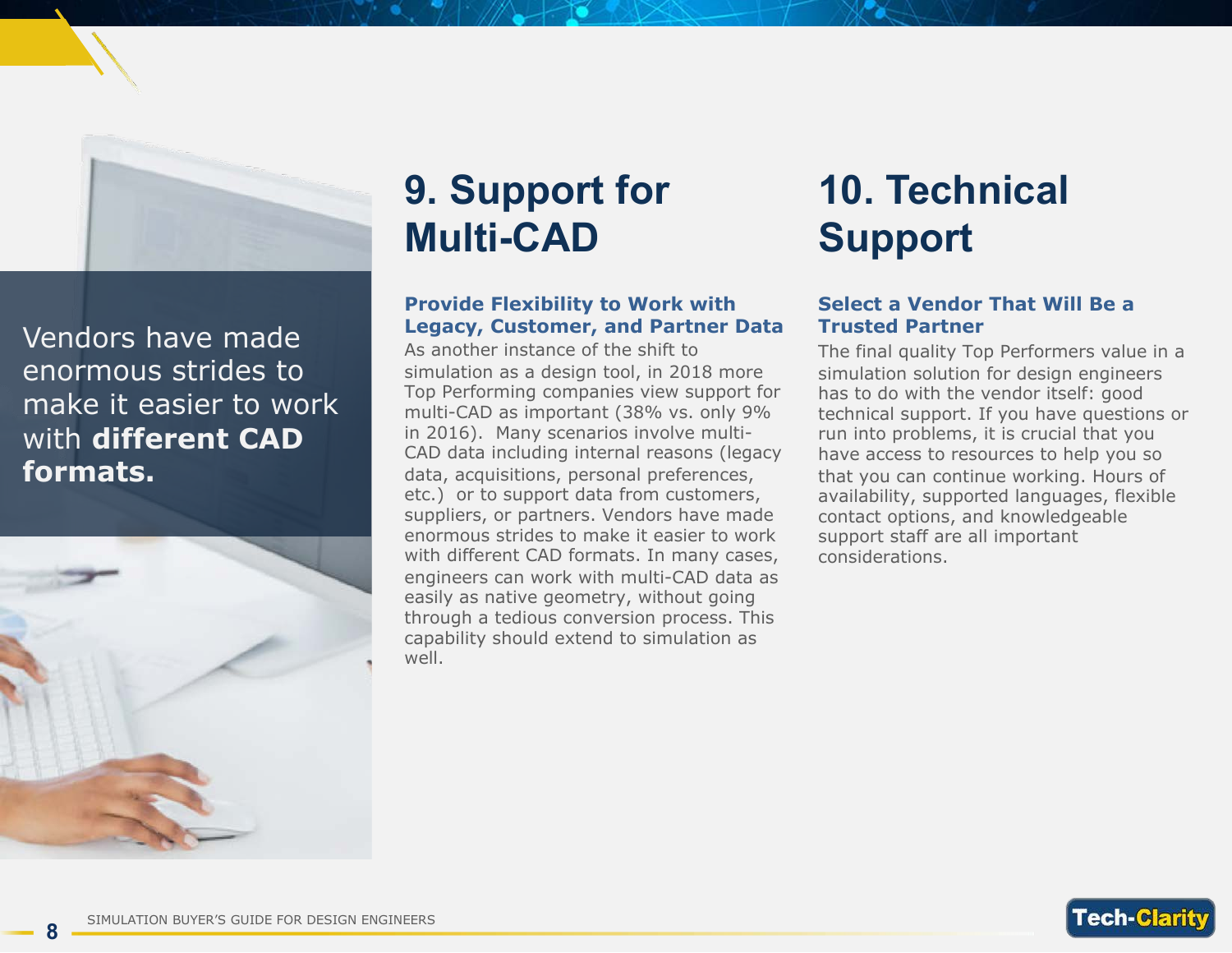### **Select the Right Simulation for Your Needs**

#### **Recommendations**

Based on industry experience and research for this report, Tech-Clarity offers the following recommendations to select the right simulation solution for your design engineers:

- Empower design engineers with simulation tools to help guide their decisions.
- Understand your needs for a simulation solution.
- Consider how the needs of a design engineer are different from those of an analyst.
- Focus on how simulation can best integrate with the design process to improve design decisions.
- Select a simulation solution that will be easy for your design engineers, integrates with your existing CAD tool, and supports existing workflows.
- Consider a solution that makes it easy to set up an analysis and includes features that minimize preprocessing steps and provides quick results.
- Ensure the solution supports design optimization.
- Select a vendor who can provide the required support resources when needed.

#### For more information, [download Tech-Clarity's infographic:](https://www.ptc.com/-/media/Files/PDFs/CAD/Creo/simulation-empowering-design-engineers.pdf)

## **MAKING PRODUCTS MORE COMPETITIVE BY EMPOWERING** DESIGN **ENGINEERS**

Engineering decisions can make or break a product. How can you empower design engineers to make more informed decisions that can help you set your products apart from the competition?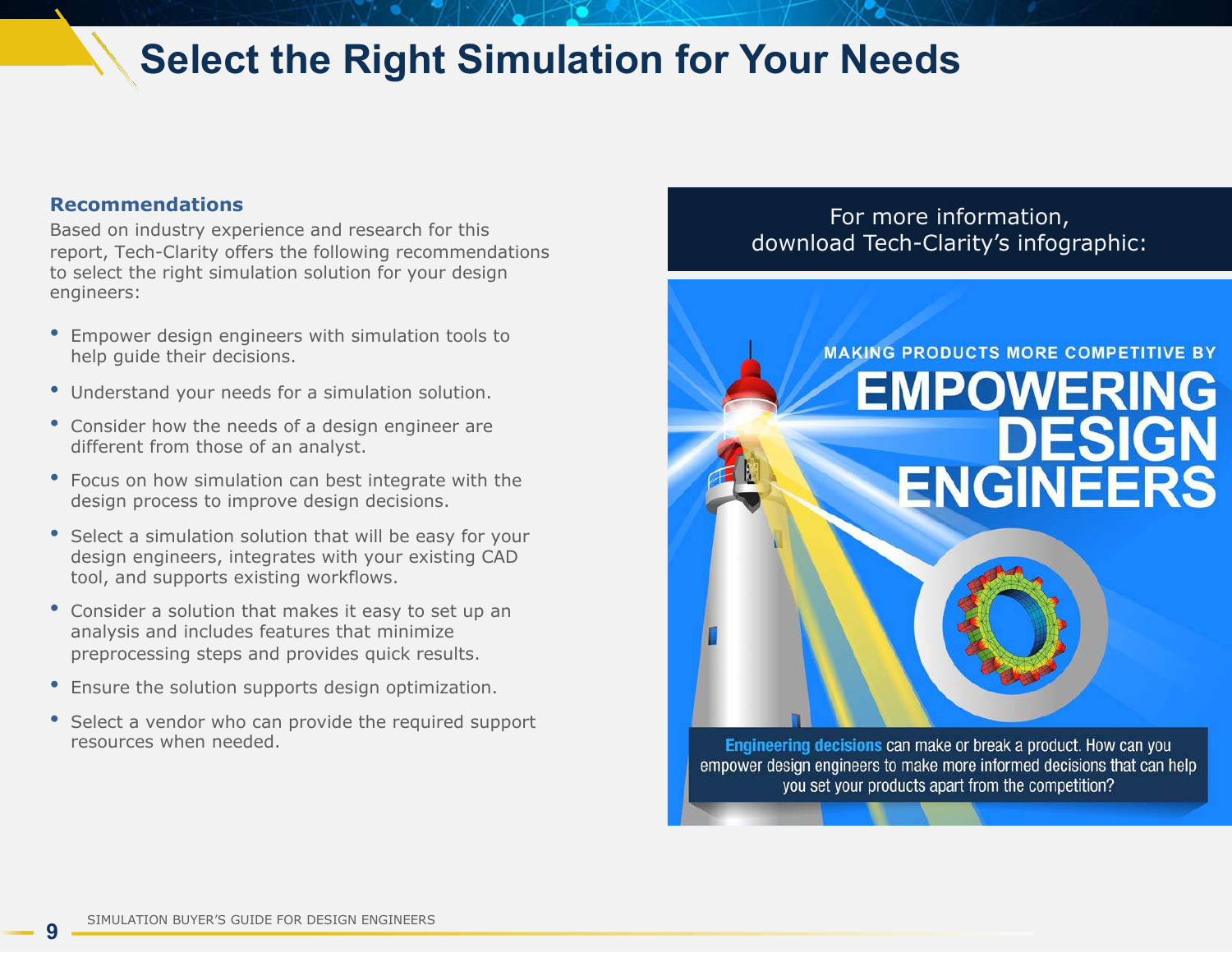### **About the Research**

#### **Data Gathering**

Tech-Clarity gathered and analyzed 195 responses to a web-based survey on engineering and design. Survey responses were collected by direct e-mail, social media, and online postings by Tech-Clarity.

#### **Demographics**

The respondents represented a mix of company sizes, including 53% from smaller companies (less than \$100 million), 24% between \$100 million and \$1 billion, and 23% over \$1 billion.

The respondents were comprised of a little over one-half (57%) individual contributors, over onequarter (27%) managers, 7% vice presidents or directors, and 10% executive levels.

The respondents represented a good mix of industries, including 36% Industrial Machinery, 18% Automotive, 15% Life Sciences, 13% Aerospace & Defense, 13% Durable Consumer Goods, 13%

Engineering Services, 12% High Tech and Electronics, and others. Note that these numbers add up to greater than 100% because some companies are active in more than one industry.

Of the respondents, 57% were in engineering or design roles, 12% Manufacturing Engineering, 8% Program/Project Management, 7% Industrial Design, 5% Management/ Administration, and the remainder were from a variety of roles including Simulation Analysts, IT and other roles. The respondents reported doing business globally, with most doing business in the North America (71%), over one-third (37%) doing business in Western Europe, 31% doing business in Asia, 13% in Eastern Europe, 8% in Latin America, 8% in Australia, 7% in the Middle East, and 4% in Africa. Note that the numbers total greater than 100% because companies reported doing business in multiple geographies.